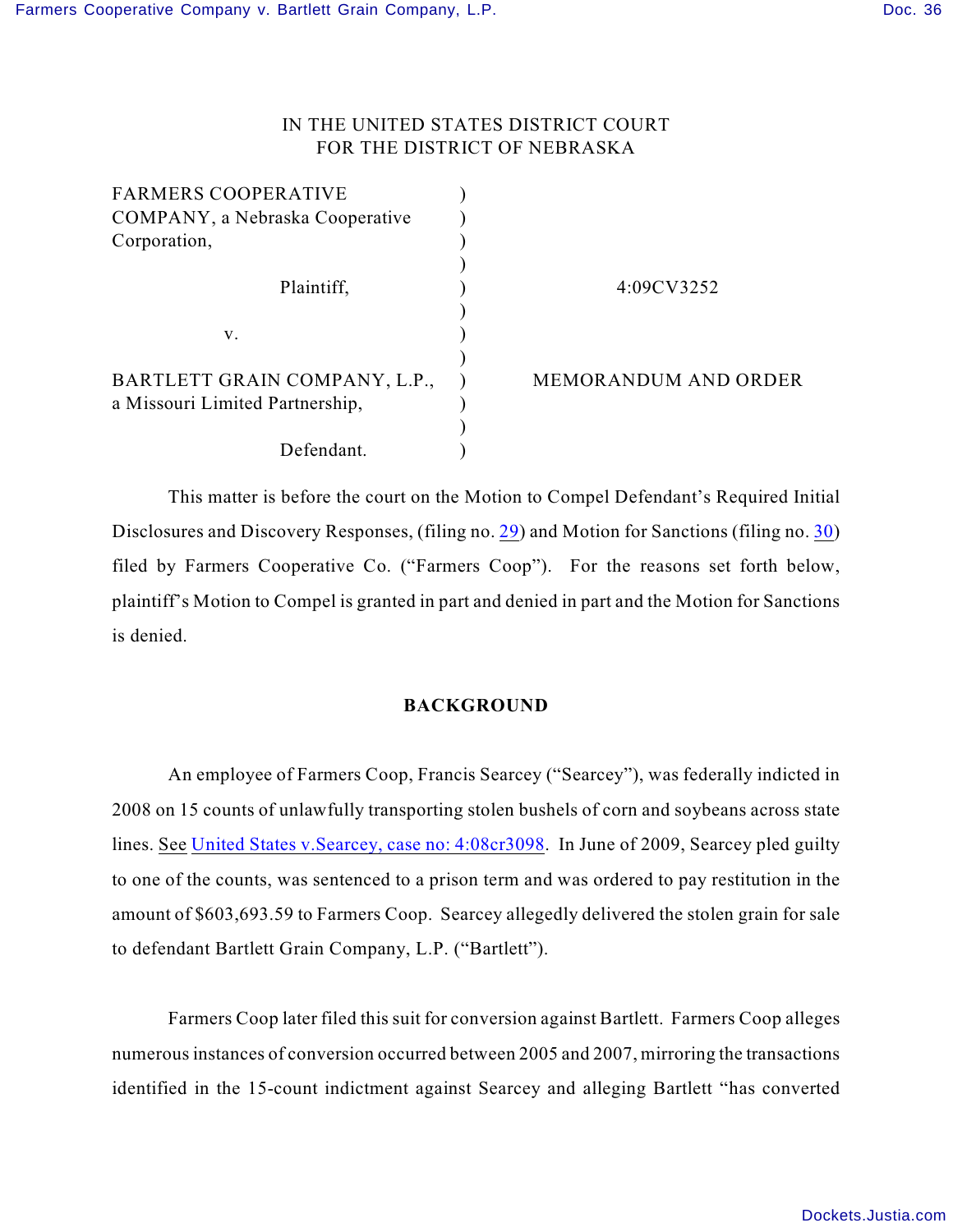thousands of bushels of grain" in addition to the specifically identified occurrences. Filing No.  $1,$  $1,$   $\parallel$  19. Farmers Coop argues that "upon accepting delivery of grain owned and titled to [Farmers Coop] without [Farmers Coop's] knowledge, permission or acquiescence, Bartlett wrongfully exercised dominion and control over the property for its own use and beneficial enjoyment." Filing No.  $1, \mathcal{F}$  7.

In the parties' Rule 26(f) Report, filed March 22, 2010, (filing no. [16](http://ecf.ned.uscourts.gov/doc1/11301977416)), Bartlett expressed concerns over the potential "unreasonable scope of discovery implicated by Counts II and III of the Complaint" and its "vague nature." Filing Nos. [16](https://ecf.ned.uscourts.gov/doc1/11311977416) and [35-1](https://ecf.ned.uscourts.gov/doc1/11312190073), ¶ 3. The report also states that counsel will confer to determine whether they can agree on appropriate limits on the scope of discovery, and if they are unable to agree, the defendant will file any necessary motions to strike pleadings and/or limit the scope of discovery. Filing No. [16](https://ecf.ned.uscourts.gov/doc1/11311977416). No such motions have been filed.

Based on the Rule 26(f) Report, the court entered a final progression order that required the service of initial disclosures on April 12, 2010. The Defendant did not serve its initial disclosures by that date. Filing No.  $32-1$ ,  $\parallel$  2. The parties met telephonically on August 6, 2010 to discuss pre-trial progression matters, including Bartlett's failure to produce its initial disclosures. During that call, Bartlett represented that its initial disclosures "would be forthcoming." Filing No.  $32-1$ , 13.

On October 11, 2010, Farmers Coop served Interrogatories and Requests for Production of Documents on Bartlett. Filing No. [32-1](https://ecf.ned.uscourts.gov/doc1/11312187502), ¶ 4. Under Fed. R. Civ. P. 33 & 34 the responses to those discovery requests were due November 10, 2010. Farmers Coop also inquired as to why it had not received Bartlett's initial disclosures. On October 27, 2010, counsel for Farmers Coop received a telephone call from an assistant in defense counsel's office who stated that the initial disclosures would be produced by the end of October. Filing No. [32-1](https://ecf.ned.uscourts.gov/doc1/11312187502),  $\P$  6.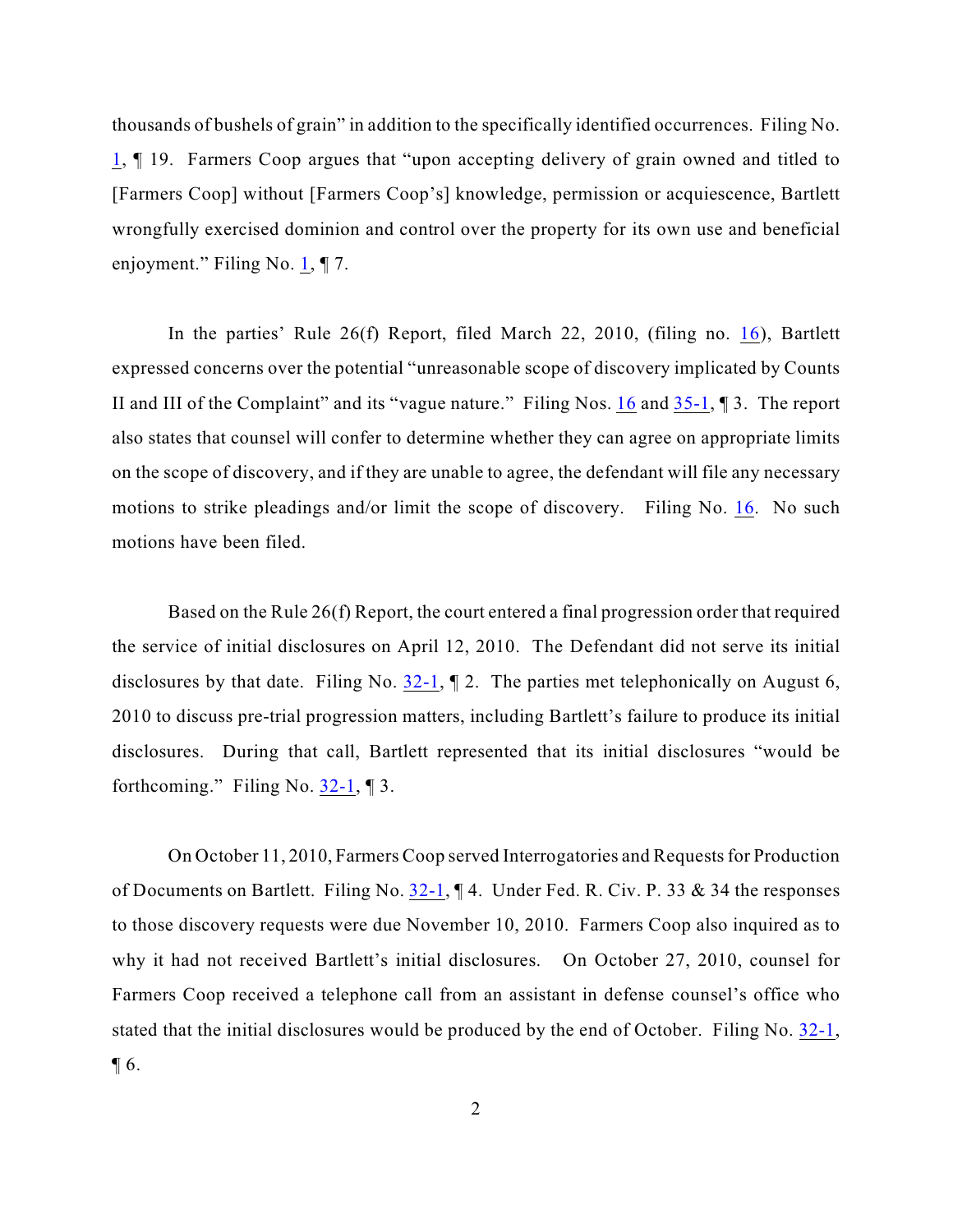On November 15, 2010, Farmers Coop filed a Motion to Compel Bartlett to produce its initial disclosures and to respond to Farmers Coop's discovery requests. Filing No. [21](https://ecf.ned.uscourts.gov/doc1/11312144156). Counsel again discussed the scope of the discovery requests. Filing No. [35-1](https://ecf.ned.uscourts.gov/doc1/11312190073), ¶ 5. Bartlett indicated the discovery would be "extraordinarily time consuming" and Bartlett also questioned the relevancy of certain document requests. Filing No. [35-1](https://ecf.ned.uscourts.gov/doc1/11312190073), ¶¶ 5-6. Counsel also determined that the deposition of Searcey would be necessary and enlisted the court's assistance in procuring Searcey's deposition. Filing No. [35-1](https://ecf.ned.uscourts.gov/doc1/11312190073), ¶ 7. That deposition has yet to occur.

A telephonic hearing was held on November 18, 2010. After conferring with counsel, the court set aside the discovery deadline and ordered the parties to diligently pursue the formal and informal discovery necessary to prepare this case for resolution by settlement or trial. Another telephonic hearing was scheduled for January 13, 2011 to discuss the parties' progress with discovery and the status of this case. Filing No. [25](https://ecf.ned.uscourts.gov/doc1/11312147123).

On December 3, 2010, Bartlett sent Farmers Coop an eight-page document containing information Bartlett previously provided the Nebraska State Patrol in connection to the criminal investigation of Searcey. Filing No.  $32-1$ ,  $\parallel$  8. These documents contained information regarding grains sales between Bartlett and Route 136 Group, an entity used by Searcey. Filing No.  $32-1$  (Ex. D). The email does not specify whether the disclosure of these documents was intended to satisfy its Rule 26(a) requirements or was made in response to the Requests for Production of Documents. [Id.](https://ecf.ned.uscourts.gov/doc1/11312187502) No additional documents were produced.

On December 30, 2010, Farmers Coop's counsel contacted counsel for Bartlett regarding Bartlett's failure to provide the initial disclosures and discovery responses by the end of November. Filing No. [32-1](https://ecf.ned.uscourts.gov/doc1/11312187502), ¶ 9. Farmers Coop's counsel informed opposing counsel that the Motion to Compel would be renewed if Bartlett did not respond by January 10, 2011. [Id.](https://ecf.ned.uscourts.gov/doc1/11312187502)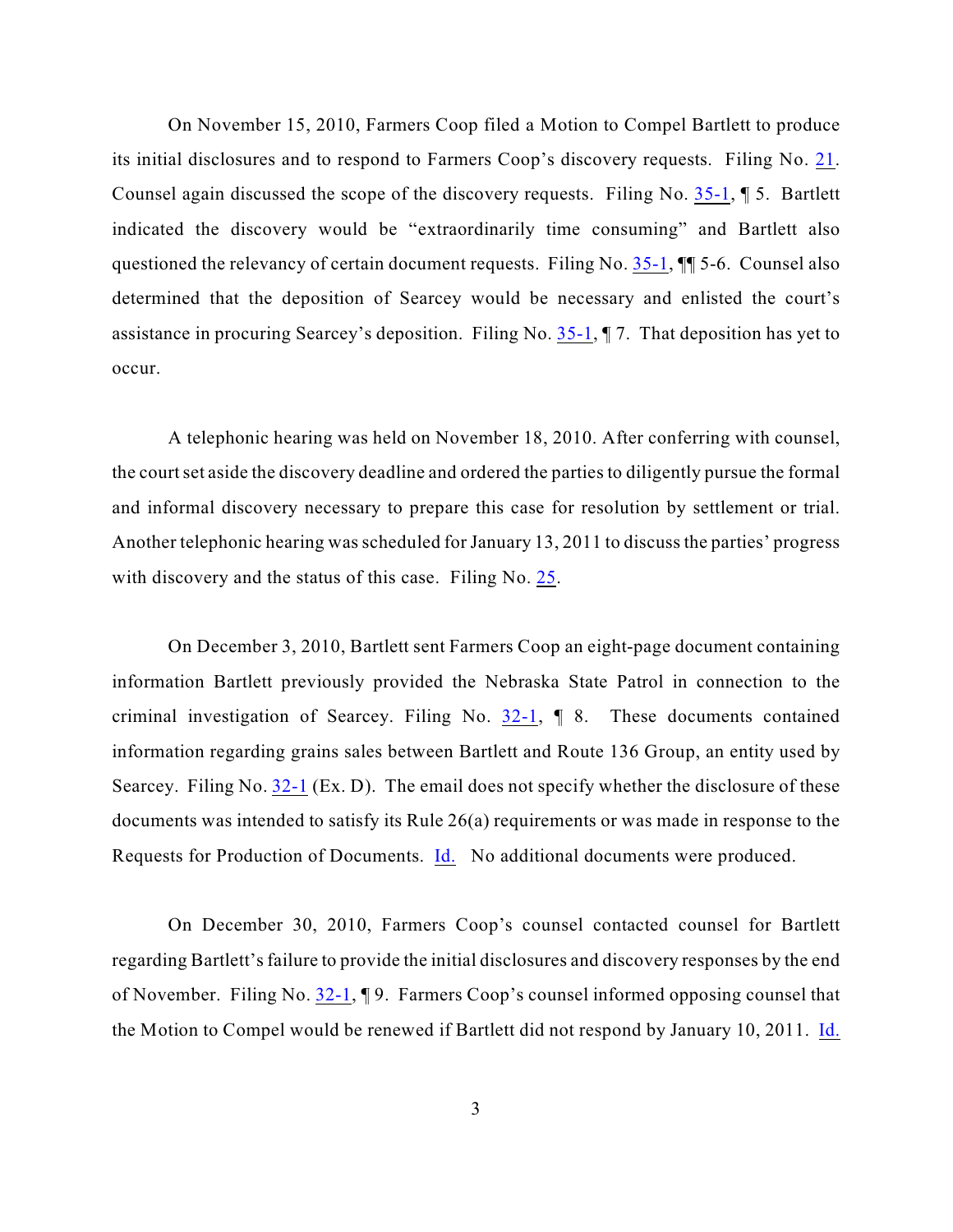No additional documents were produced until January 13, 2011, shortly before the parties participated in a conference call with the undersigned magistrate. Filing No. [32-1](https://ecf.ned.uscourts.gov/doc1/11312187502), ¶ 11.

On January 13, 2011, Bartlett produced an additional 2-page document that provides information regarding grain deliveries made by Route 136 Group for the time period of 2000 - 2009. Bartlett asserted that these documents represented its mandatory initial disclosures. Filing No. [35-1](https://ecf.ned.uscourts.gov/doc1/11312190073),  $\P$  9. The parties subsequently participated in the scheduled conference call and the undersigned issued an order that the Defendant would serve its responses Farmers Coop's discovery requests by January 17, 2011. The responses were emailed to the plaintiff on January 18, 2011.

Bartlett provided at least some answer to all of the interrogatories but one. Bartlett objected to Interrogatory No. 12 for the following reasons:

INTERROGATORY NO. 12: To the extent you paid for grain purchased from Francis Searcey or from any other business in which you believe Francis Searcey was involved, operating or employed (other than from Plaintiff) from 2005 to present, including but not limited to 136 Group, please identify the following payment information:

- a. Check number, date and amount of each check;
- b. As to wire transfers, if any, name of receiving financial institution and any other information you may have which would assist in identifying the account holder; and
- c. All documentation supporting each payment, including but not limited to, scale tickets, assembly sheets, correspondence and notes regarding the transaction.

ANSWER: Defendant objects to this Interrogatory on the grounds that it is overbroad, not reasonably calculated to lead to the discovery of admissible evidence and on the grounds that it would be unduly burdensome for Defendant to comply with said Interrogatory. Without waiving the foregoing objection, Defendant states that Defendant has no way of identifying grain shipment in which "Francis Searcey was involved." Defendant further states that it pays for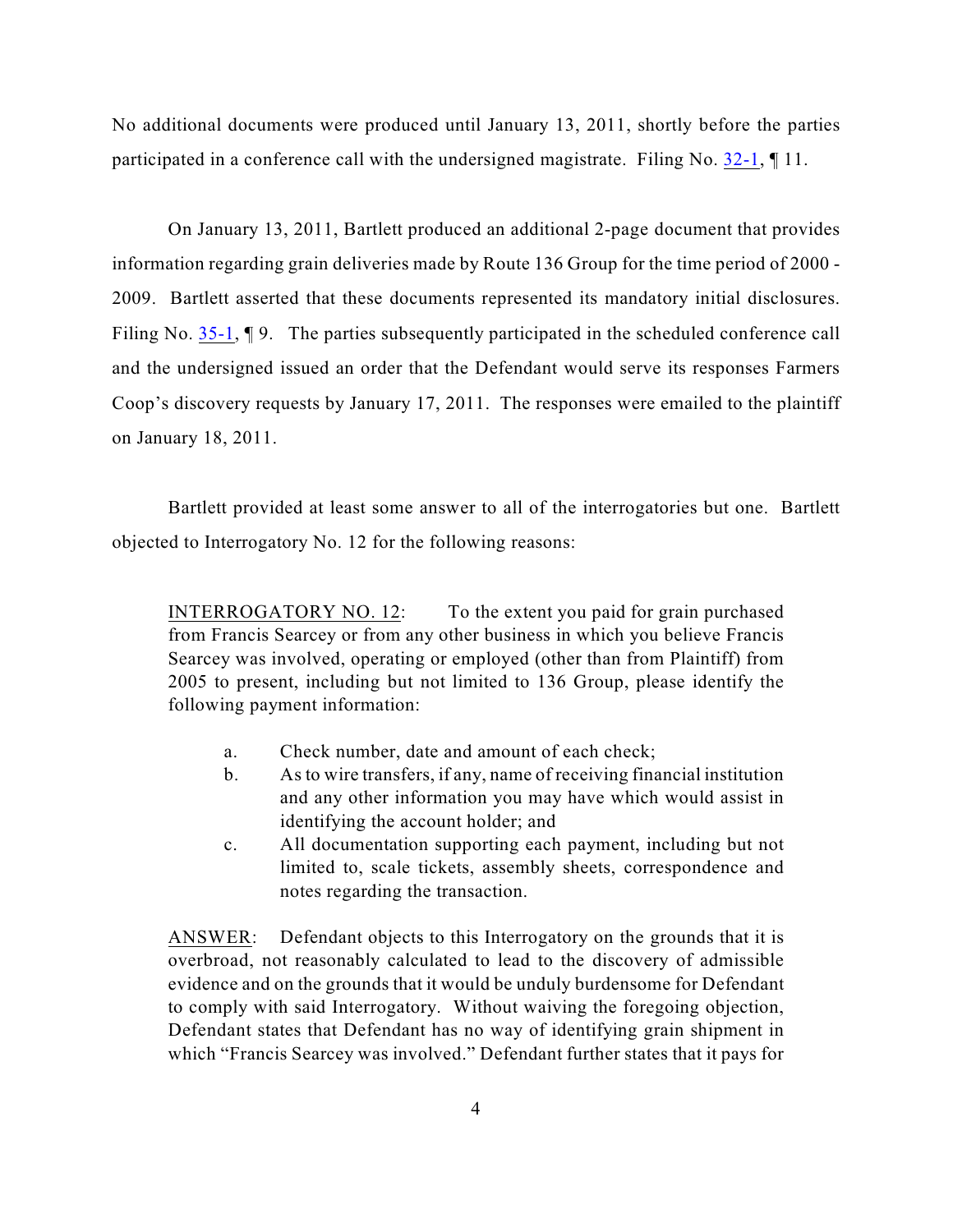all grain that it purchases. Defendant will, upon request, confirm receipt and payment amount for specific deliveries in summary form.

Bartlett also objected to a number of the Requests for Production and provided the following responses:

REQUEST NO.3: Produce copies of all documents or correspondence (including electronic documents and emails) reflecting or relating to any grain purchased from Francis Searcey, 136 Group, Diller Grain Co., Searcey Grain Co., or any other entity that is or may have been affiliated with Francis Searcey.

RESPONSE: Defendant objects to this Request on the grounds that the term "relating to" is vague and ambiguous, and on the grounds that this Request is overbroad in scope, not reasonably calculated to lead to the discovery of admissible evidence, and would be unduly burdensome for Defendant to comply. Without waiving the foregoing objection, Defendant states that it has produced summaries of transactions concerning Mr. Searcey, and will provide additional detail in summary form relating to specific transactions upon request.

REQUEST NO.5: Produce copies of all documents (including electronic documents and emails), agreements, scale tickets, checks, and correspondence regarding grain purchased by the Defendant (or any entities affiliated with the Defendant) from the above named entities in Request No.3, from January 1, 2005 to present.

RESPONSE: Defendant objects to this Request on the grounds that the term "relating to" is vague and ambiguous, and on the grounds that this Request is overbroad in scope, not reasonably calculated to lead to the discovery of admissible evidence, and would be unduly burdensome for Defendant to comply. Without waiving the foregoing objection, Defendant states that it has produced summaries of transactions concerning Mr. Searcey, and will provide additional detail in summary form relating to specific transactions upon request.

REQUEST NO.6: For any grain purchases identified in Request No.3, produce copies of all documents (including electronic documents and emails) reflecting the quantity, grade, price, delivery date, and payment date for such purchases.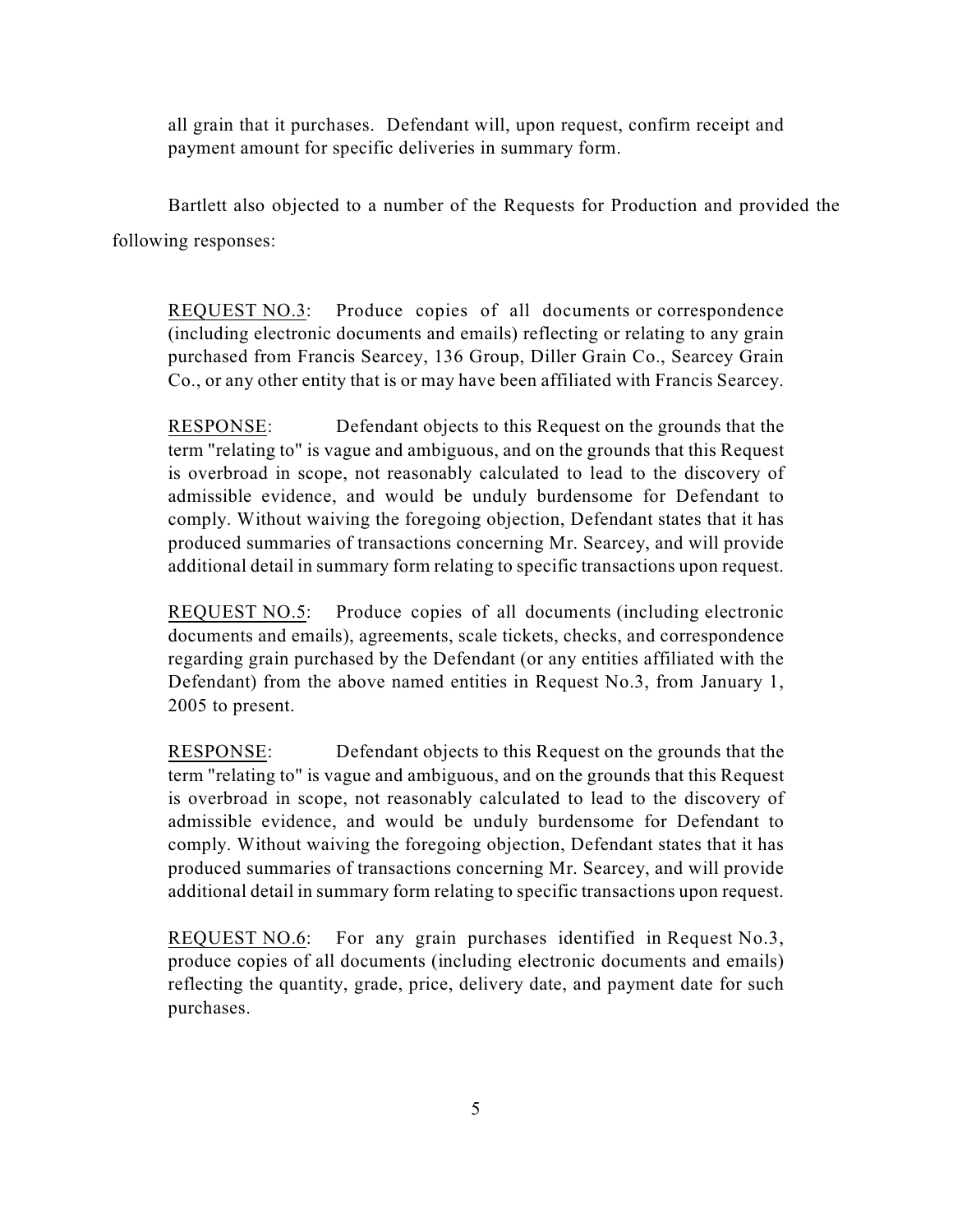RESPONSE: Defendant objects to this Request on the grounds that the term "reflecting" is vague and ambiguous, and on the grounds that this Request is overbroad in scope, not reasonably calculated to lead to the discovery of admissible evidence, and would be unduly burdensome for Defendant to comply. Without waiving the foregoing objection, Defendant states that it has produced summaries of transactions concerning Mr. Searcey, and will provide additional detail in summary form relating to specific transactions upon request.

REQUEST NO.7: Produce copies of all checks payable to Francis Searcey or any entity in which he may have been affiliated.

RESPONSE: Defendant objects to this Request on the grounds that this Request is overbroad in scope, not reasonably calculated to lead to the discovery of admissible evidence, and would be unduly burdensome for Defendant to comply. Without waiving the foregoing objection, Defendant states that it has produced summaries of transactions concerning Mr. Searcey, and will provide additional detail in summary form relating to specific transactions upon request.

REQUEST NO.8: Produce copies of any and all documents (including electronic documents and emails) reflecting grain purchases on or about the dates alleged in the complaint and reflecting the bushels identified in the Complaint.

RESPONSE: Defendant objects to this Request on the grounds that the term "reflecting" is vague and ambiguous, and on the grounds that this Request is overbroad in scope, not reasonably calculated to lead to the discovery of admissible evidence, and would be unduly burdensome for Defendant to comply. Without waiving the foregoing objection, Defendant states that it has produced summaries of transactions concerning Mr. Searcey, and will provide additional detail in summary form relating to specific transactions upon request.

REQUEST NO. 10: Produce copies of all documents (including electronic documents and emails) relating to the allegations included in the Complaint.

RESPONSE: Defendant objects to this Request on the grounds that the term "relating to" is vague and ambiguous, and on the grounds that this request is overbroad in scope, not reasonably calculated to lead to the discovery of admissible evidence, and would be unduly burdensome for Defendant to comply.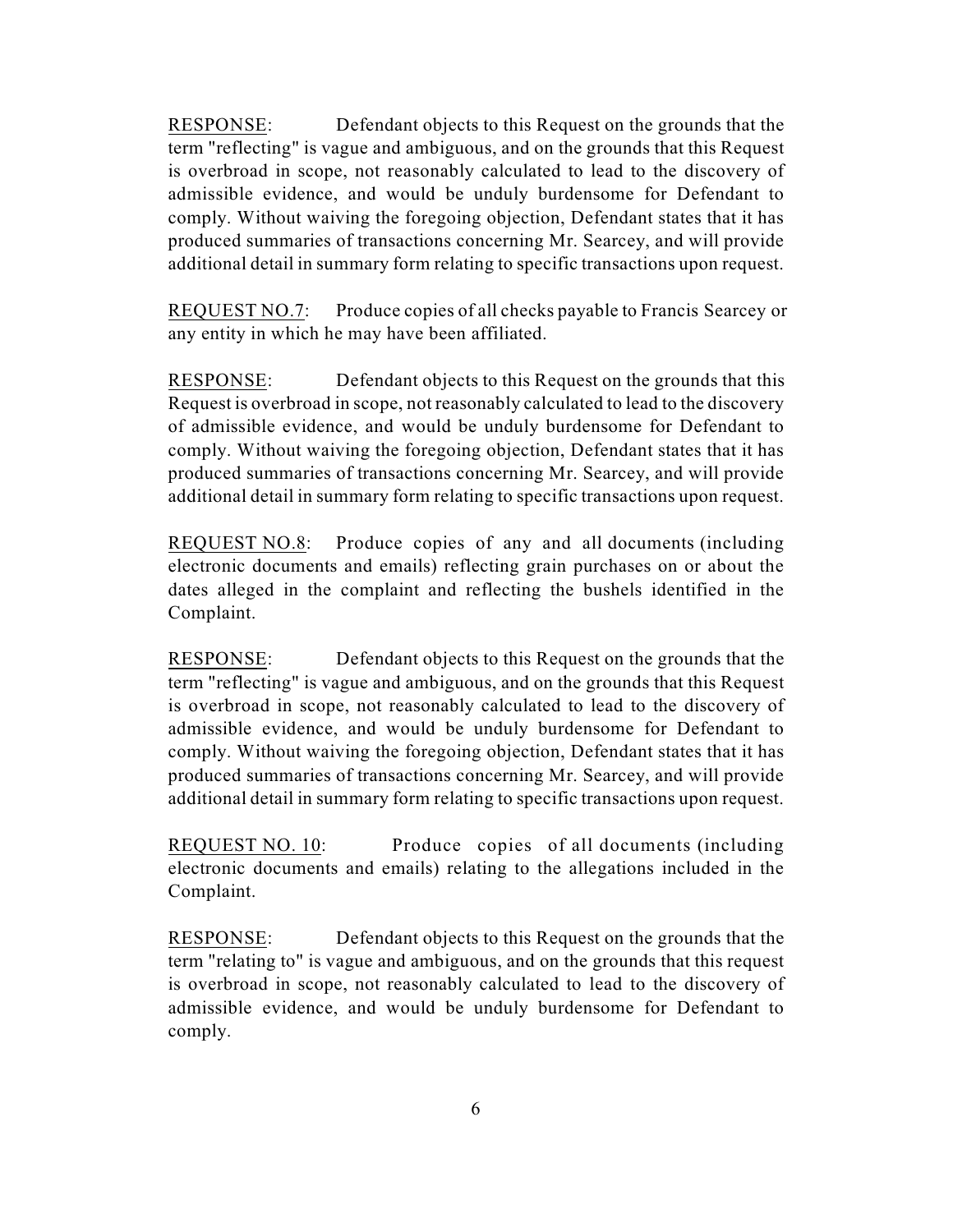REQUEST NO. 11: Produce copies of all documents (including electronic documents and emails) relating to any grain transactions you had with Francis Searcey or 136 Group.

RESPONSE: Defendant objects to this Request on the grounds that the term "relating to" is vague and ambiguous, and on the grounds that this Request is overbroad in scope, not reasonably calculated to lead to the discovery of admissible evidence, and would be unduly burdensome for Defendant to comply. Without waiving the foregoing objection, Defendant states that it has produced summaries of transactions concerning Mr. Searcey, and will provide additional detail in summary form relating to specific transactions upon request.

REQUEST NO. 12: Produce copies of all documents (including electronic documents and emails) which you believe relate to any grain transactions involving Francis Searcey and stolen grain.

RESPONSE: Defendant objects to this Request on the grounds that the term "relating to" is vague and ambiguous, and on the grounds that this Request is overbroad in scope, not reasonably calculated to lead to the discovery of admissible evidence, and would be unduly burdensome for Defendant to comply. Without waiving the foregoing objection, Defendant states that it has produced summaries of transactions concerning Mr. Searcey, and will provide additional detail in summary form relating to specific transactions upon request.

REQUEST NO. 14: Produce copies of all documents (including electronic documents and emails) reflecting communications between you and Francis Searcey, or between you and any entity through which Francis Searcey may have been selling you grain from January 1,2005 to present.

RESPONSE: Defendant objects to this Request on the grounds that the term "may have been selling you grain" is vague and ambiguous, and on the grounds that this Request is overbroad in scope, not reasonably calculated to lead to the discovery of admissible evidence, and would be unduly burdensome for Defendant to comply. Without waiving the foregoing objection, Defendant states that it has produced summaries of transactions concerning Mr. Searcey, and will provide additional detail in summary form relating to specific transactions upon request.

REQUEST NO. 15: Produce copies of all cancelled checks or receipts for electronic payments you made to Francis Searcey, 136 Group, Diller Grain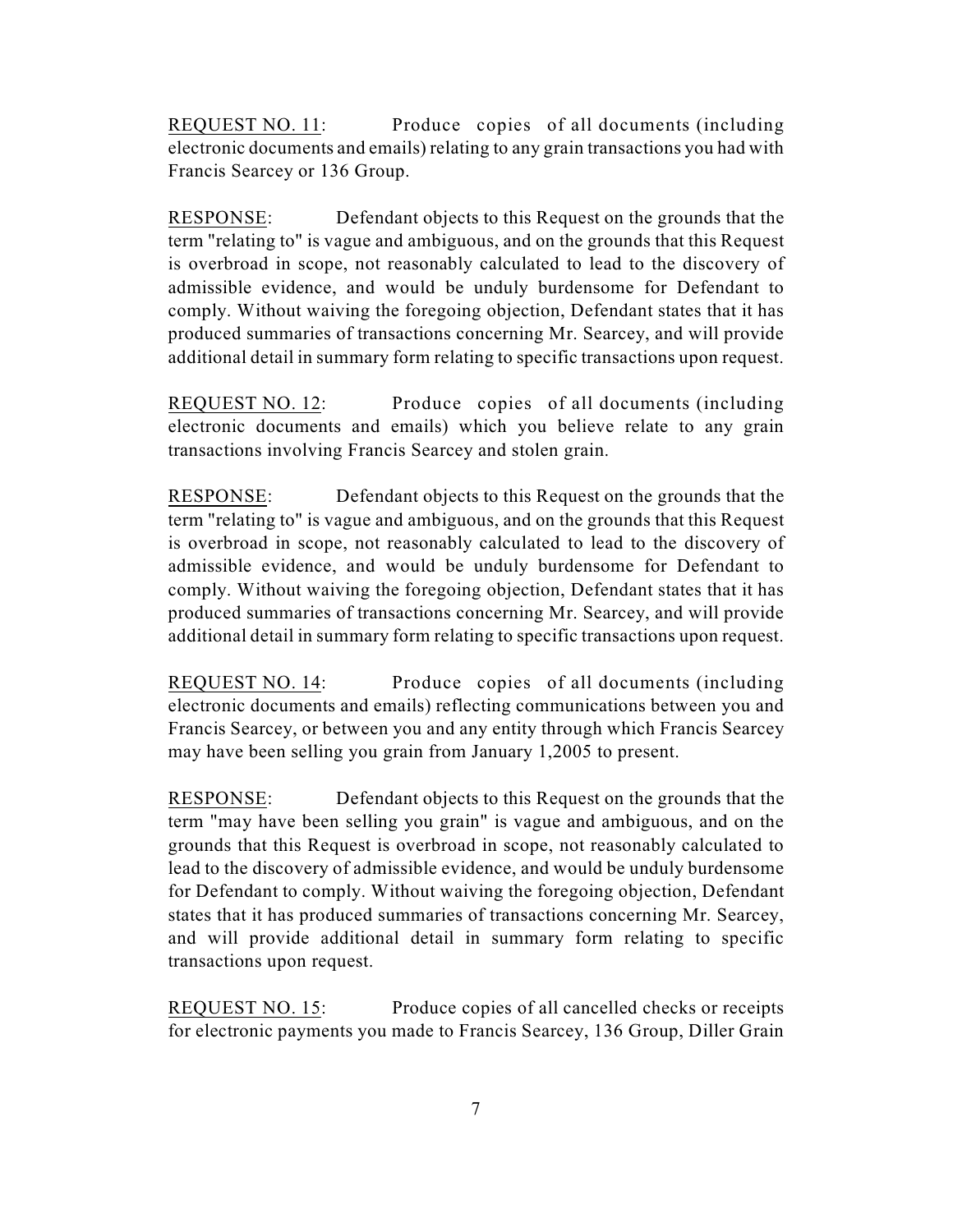Co., Searcey Grain Co., or any other entity that is or may have been affiliated with Francis Searcey.

RESPONSE: Defendant objects to this Request on the grounds that this Request is overbroad in scope, not reasonably calculated to lead to the discovery of admissible evidence, and would be unduly burdensome for Defendant to comply. Without waiving the foregoing objection. Defendant states that it has produced summaries of transactions concerning Mr. Searcey, and will provide additional detail in summary form relating to specific transactions upon request.

Bartlett produced no new documents with its responses to the Farmers Coop's Request for Production of documents.

# **ANALYSIS**

Farmers Coop has renewed its Motion to Compel and has also brought a Motion for Sanctions. It seeks a court order mandating Bartlett to "produce its required initial disclosures . . . and adequate responses to discovery requests . . . served upon [Bartlett]." For its part, Bartlett continues that it cannot provide additional information "[b]ecause of the way the Complaint was drafted, which fails to identify specific transactions, dates, quantities, parties or even facilities beyond the fifteen loads identified, hundreds, perhaps thousands of transactions are potentially relevant." See Filing No. [34](http://ecf.ned.uscourts.gov/doc1/11302190069), p.8.

# **I. Rule 26(a) Mandatory Disclosures**:

Rule  $26(a)(1)(A)(ii)$  provides that a party must produce:

a copy – or a description by category and location – of all documents, electronically stored information, and tangible things that the disclosing party has in its possession, custody, or control and may use to support its claims or defenses, unless the use would be solely for impeachment.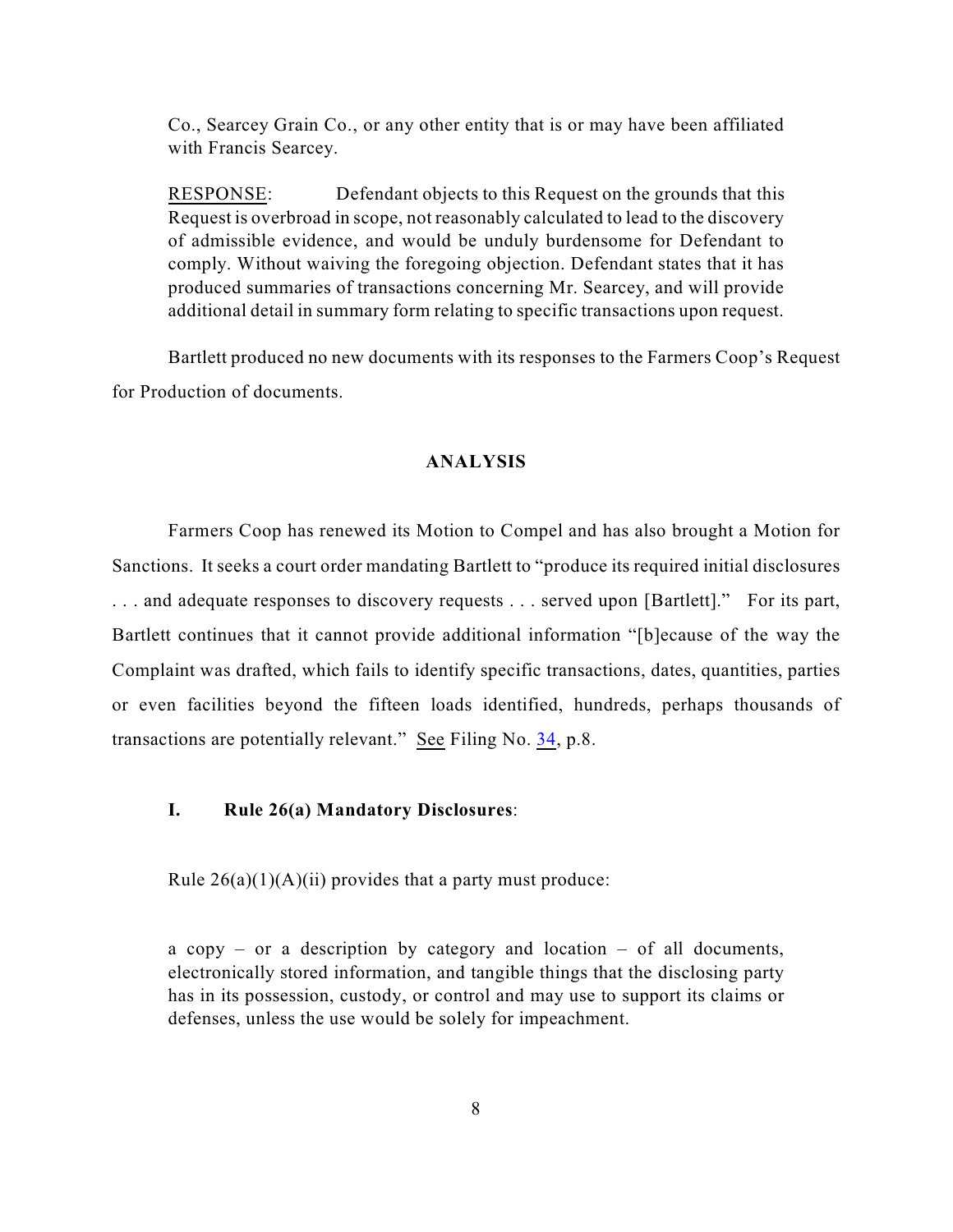#### Fed. R. Civ. P.  $26(a)(1)(A)(ii)$ .

In its mandatory disclosures, Bartlett addresses its responsibility to disclose documents under Rule  $26(a)(1)(A)(ii)$  as follows:

[Bartlett] retains records relating to all grain received by each of its facilities it operates. Based on the allegations of the Complaint, it would be impossible for [Bartlett] to identify and produce all documents which be used to support its claims or defenses. Contemporaneously with these responses, [Bartlett] is producing copies of certain documents [Bartlett] has identified as relevant to this dispute. [Bartlett] reserves the right to supplement its responses as additional documents are identified.

In essence, Bartlett argues the Complaint is not specific enough to provide it with the information necessary to know what documents it may rely on it defending against the plaintiff's claims.

Farmers Coop's complaint alleges that Bartlett converted property, delivered to it in the name of Francis Searcey or in the name of one or more unknown third parties, from 2005 until at least 2007. Specifically, Count II further states that "through its own inventory accounting and statements made to [Farmers Coop] by third parties, [Farmers Coop] has discovered that [Bartlett] has converted thousands of bushels of grain in addition to the grain specifically identified [in Count I of the Complaint]."

Plaintiff's arguments regarding Bartlett's mandatory disclosures are more well suited for its motion to compel responses to its request for production and interrogatories. As Farmers Coop correctly notes, the purpose of the initial disclosures is to promote efficiency in the litigation process. However, the initial disclosures require only that the disclosing party produce information that it "may use to support its claims or defenses." [Fed. R. Civ. P.](http://web2.westlaw.com/find/default.wl?fn=_top&rs=WLW11.01&rp=%2ffind%2fdefault.wl&mt=26&vr=2.0&sv=Split&cite=Fed+r+civ+p.+26)  $26(a)(1)(A)(ii)$ . The disclosing party is not required to produce every document that may be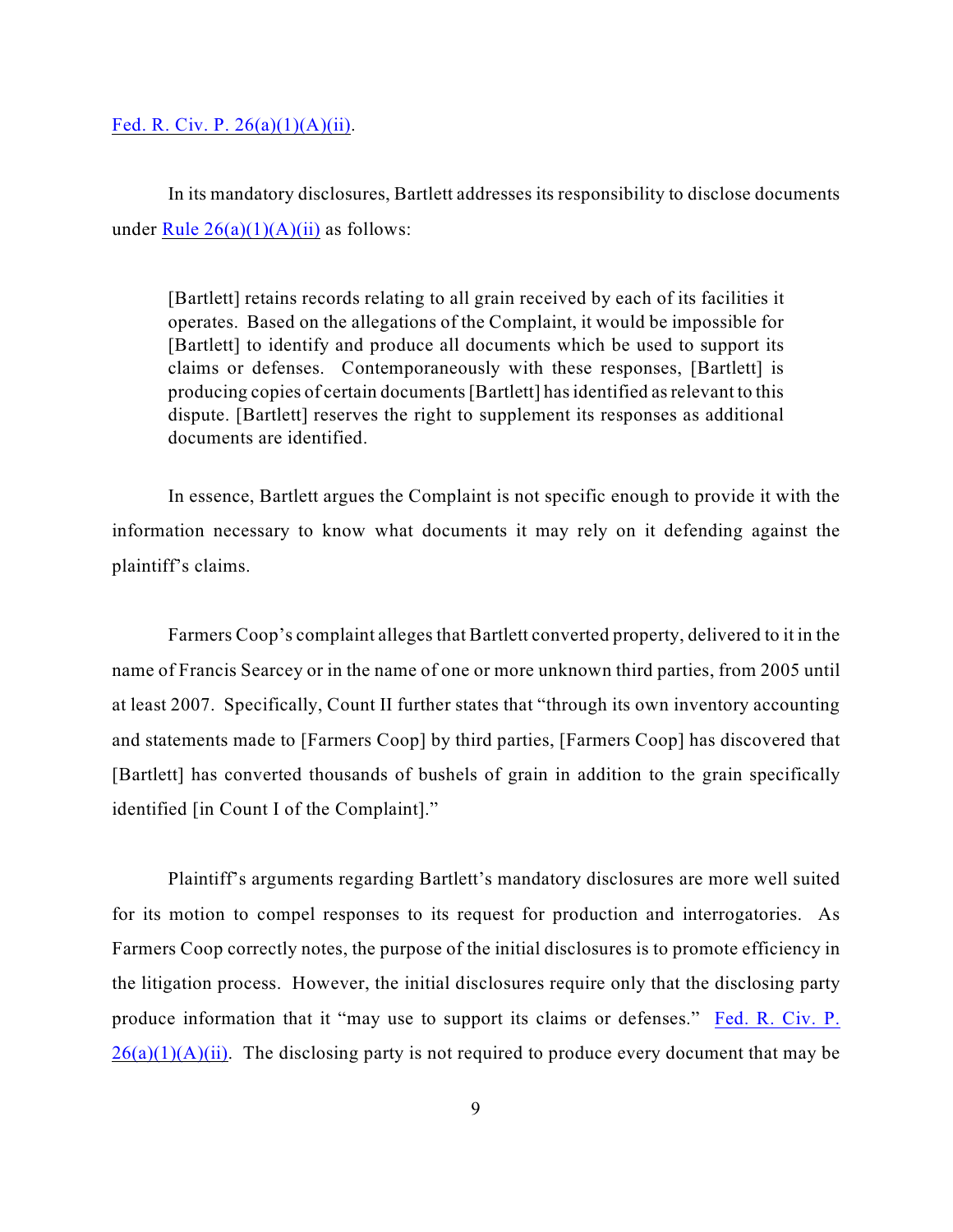relevant to the underlying case as part of the initial disclosures. Farmers Coop has yet to identify specific transactions, in addition to those identified in Count I of the Complaint, which provide Bartlett with the information necessary to identify documents it might use in its defense.<sup>1</sup> Moreover, the federal rules provide a mechanism whereby a party is required to supplement its disclosures as the case progresses. See Fed. R. Civ. P.  $26(e)(1)$ . Thus, if Farmers Coop is able to identify additional specific transactions, Bartlett has a duty to supplement its initial disclosures and disclose any documents it intends to use in its defense against those additional transactions.

If, as Farmers Coop asserts, the Initial Disclosures were not signed, it is troubling. The signature represents the parties' certification that the disclosures were made after a good faith reasonable inquiry and were made based on the signer's knowledge, information and belief. See Fed. R. Civ. P.  $26(g)(1)$ . If counsel for Bartlett has not produced a signed copy of the Rule 26(a) disclosures certifying that the disclosures were complete and correct at the time they were made, he shall so do by February 14, 2011. In all other respects, Farmers Coop's Motion to Compel is denied as it relates to Bartlett's mandatory disclosures.

# **II. Requests for Production and Interrogatories**

Generally speaking, the scope of permissible discovery is extremely broad and parties may obtain "discovery regarding any nonprivileged matter that is relevant to any party's claim or defense including the existence, description, nature, custody, condition, and location of any documents . . ." Fed. R. Civ. P.  $26(b)(1)$ . However, the scope of discovery is not unlimited.

 $<sup>1</sup>$  Presumably Bartlett has disclosed any documents it intends to use in its defense with respect</sup> to the specifically identified transactions in Count I of the Complaint.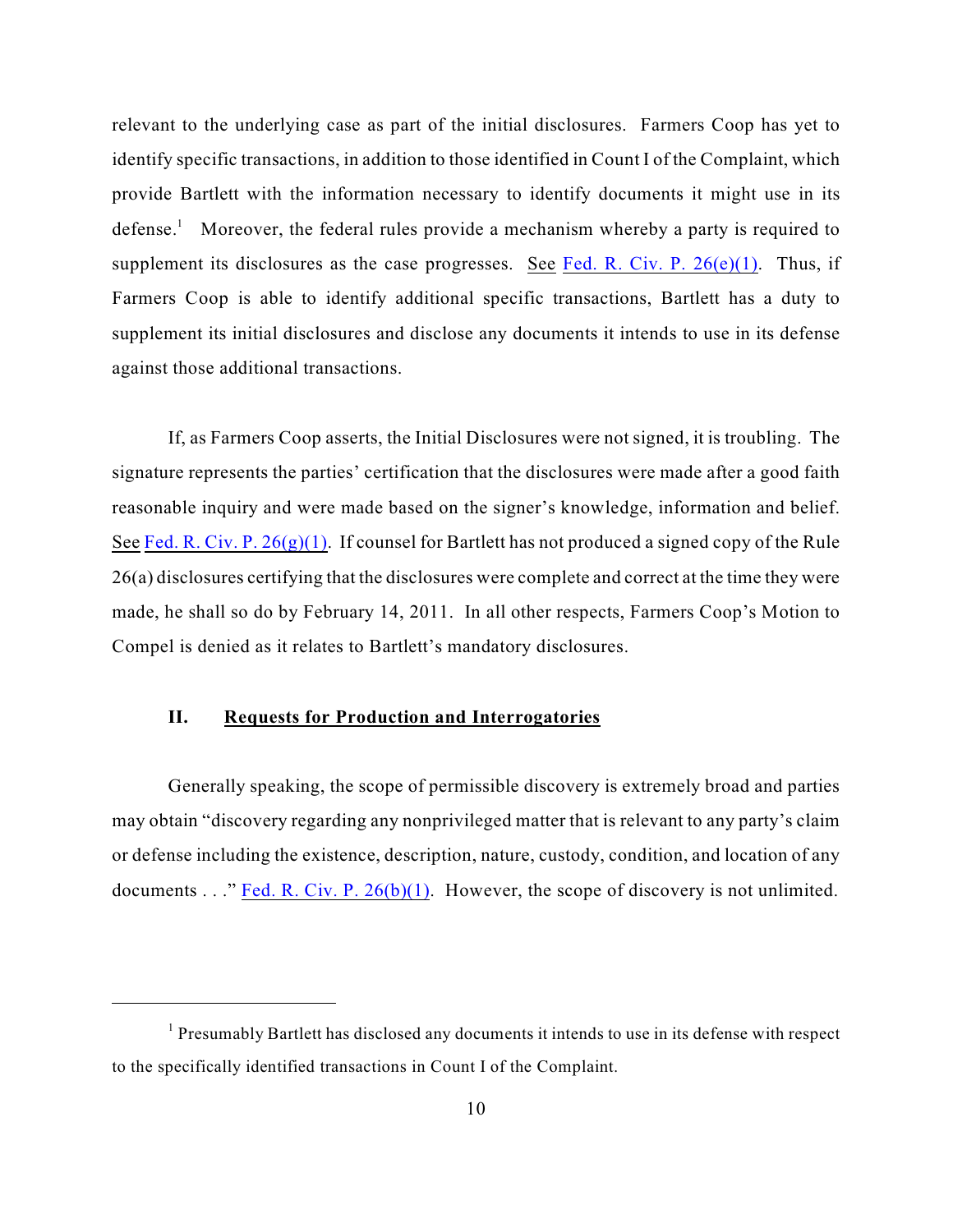Rule 26(b) of the Federal Rules of Civil Procedure is widely recognized as a discovery rule which is liberal in scope and interpretation, extending to those matters which are relevant and reasonably calculated to lead to the discovery of admissible evidence. Kramer v. Boeing Co., 126 F.R.D. 690, 692 (D.Minn.1989) (and cases cited therein). While the standard of relevance in the context of discovery is broader than in the context of admissibility (Rule 26(b) clearly states that inadmissibility is no grounds for objection to discovery), Oppenheimer Fund, Inc. v. Sanders, 437 U.S. 340, 98 S.Ct. 2380, 57 L.Ed.2d 253 (1978), Culligan v. Yamaha Motor Corp., USA, 110 F.R.D. 122 (S.D.N.Y.1986), this often intoned legal tenet should not be misapplied so as to allow fishing expeditions in discovery. Some threshold showing of relevance must be made before parties are required to open wide the doors of discovery and to produce a variety of information which does not reasonably bear upon the issues in the case.

#### [Hofer v. Mack Trucks, Inc., 981 F.2d 377, 380 \(8th Cir. 1992\)](http://www.westlaw.com/find/default.wl?rs=CLWP3.0&vr=2.0&cite=981+F.2d+377).

Once the requesting party meets the threshold relevance burden, "[a]ll discovery requests are a burden on the party who must respond thereto. Unless the task of producing or answering is unusual, undue or extraordinary, the general rule requires the entity answering or producing to bear that burden." Continental [Ill. Nat'l Bank & Trust Co. Of Chicago v. Caton,](http://www.westlaw.com/find/default.wl?rs=CLWP3.0&vr=2.0&cite=136+F.R.D.+682) 136 F.R.D. 682, 684-85 (D. [Kan. 1991\)](http://www.westlaw.com/find/default.wl?rs=CLWP3.0&vr=2.0&cite=136+F.R.D.+682). Further the party opposing the motion to compel must provide specific explanations or factual support as to how each request is improper. [St.](http://www.westlaw.com/find/default.wl?rs=CLWP3.0&vr=2.0&cite=198+F.R.D.+508) [Paul Reinsurance Co., Ltd. v. Commercial Fin. Corp., 198 F.R.D. 508, 511-12 \(N.D. Iowa](http://www.westlaw.com/find/default.wl?rs=CLWP3.0&vr=2.0&cite=198+F.R.D.+508) [2000\)](http://www.westlaw.com/find/default.wl?rs=CLWP3.0&vr=2.0&cite=198+F.R.D.+508).

"The fact that production of documents would be burdensome and expensive and would hamper a party's business operation is not a reason for refusing to order production of relevant documents." Wagner v. Dryvit Systems, Inc., 208 F.R.D. 606, 610 (D. [Neb. 2001\)](http://www.westlaw.com/find/default.wl?rs=CLWP3.0&vr=2.0&cite=208+F.R.D.+606) (internal citations omitted). The standard is whether the burden or expense is "undue" and whether the "hardship is unreasonable in the light of the benefits to be secured from the discovery." [Id.](http://www.westlaw.com/find/default.wl?rs=CLWP3.0&vr=2.0&cite=208+F.R.D.+606) (quoting Wright, Miller & Marcus, [Federal Practice and Procedure § 2214](http://www.westlaw.com/find/default.wl?rs=CLWP3.0&vr=2.0&cite=FPP+s+2214), p. 435 (1994)). A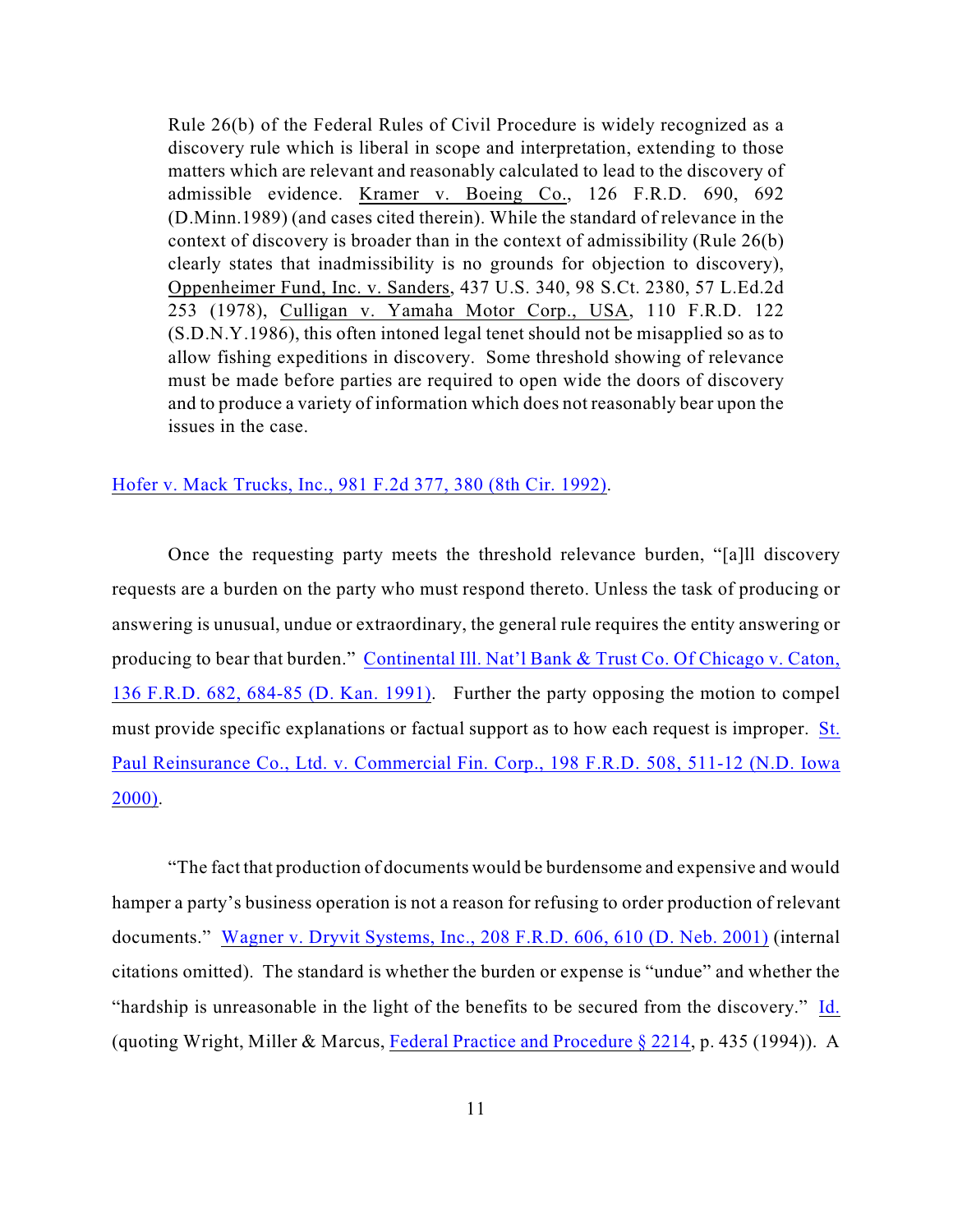party claiming requests are unduly burdensome cannot make conclusory allegations, but must provide some evidence regarding the time or expense required. See [Horizon Holdings, L.L.C.](http://www.westlaw.com/find/default.wl?rs=CLWP3.0&vr=2.0&cite=209+F.R.D.+208) [v. Genmar Holdings, Inc., 209 F.R.D. 208, 213 \(D. Kan. 2002\)](http://www.westlaw.com/find/default.wl?rs=CLWP3.0&vr=2.0&cite=209+F.R.D.+208).

With these basic principles in mind, each of the arguments regarding the motion to compel are addressed below.

#### **a. Timeliness of the Objections**.

As an initial matter, Farmers Coop argues that Bartlett has waived any objections to the Interrogatories and Requests for Production by not raising them in a timely manner. If objections to Interrogatories and Requests for Production are not timely filed they are waived "unless the court, for good cause, excuses the failure." Fed. R. Civ. P.  $33(b)(4)$ . Typically a party has 30 days to respond to after being served with requests for discovery. However, [Fed.](http://web2.westlaw.com/find/default.wl?fn=_top&rs=WLW11.01&rp=%2ffind%2fdefault.wl&mt=26&vr=2.0&sv=Split&cite=Fed.+r.+civ+p+33) [R. Civ. P. 33\(b\)\(2\)](http://web2.westlaw.com/find/default.wl?fn=_top&rs=WLW11.01&rp=%2ffind%2fdefault.wl&mt=26&vr=2.0&sv=Split&cite=Fed.+r.+civ+p+33) and [34\(b\)\(2\)](http://web2.westlaw.com/result/default.wl?scxt=WL&tf=0&elmap=Inline&fn=_top&mt=26&rs=WLW11.01&cite=Fed.+r.+civ+p+33&cxt=DC&action=DODIS&vr=2.0&candisnum=1&sv=Split&cnt=DOC&disnav=NEXT&ss=CNT&service=Find&rlt=CLID_FQRLT2431428111782&rp=%2fFind%2fdefault.w) provide that "a longer time may be stipulated under Rule 29 or be ordered by the court."

In this case, the Interrogatories and Requests for Production were answered well outside of the original 30-day time period. However, the parties have been arguing over the scope of discovery since the Rule 26(f) planning conference. Moreover, the parties apparently stipulated to several extensions, the last one memorialized by court order. See Filing No. [28](http://ecf.ned.uscourts.gov/doc1/11302183344) (requiring defendant's supplemental responses to be filed by January 17, 2011). January 17 fell on a federal holiday, thus pursuant to Fed. R. Civ. P.  $6(a)(1)(C)$ , the response was due by the end of the day on January 18. Bartlett complied with its court ordered deadline, therefore the responses were not out of time.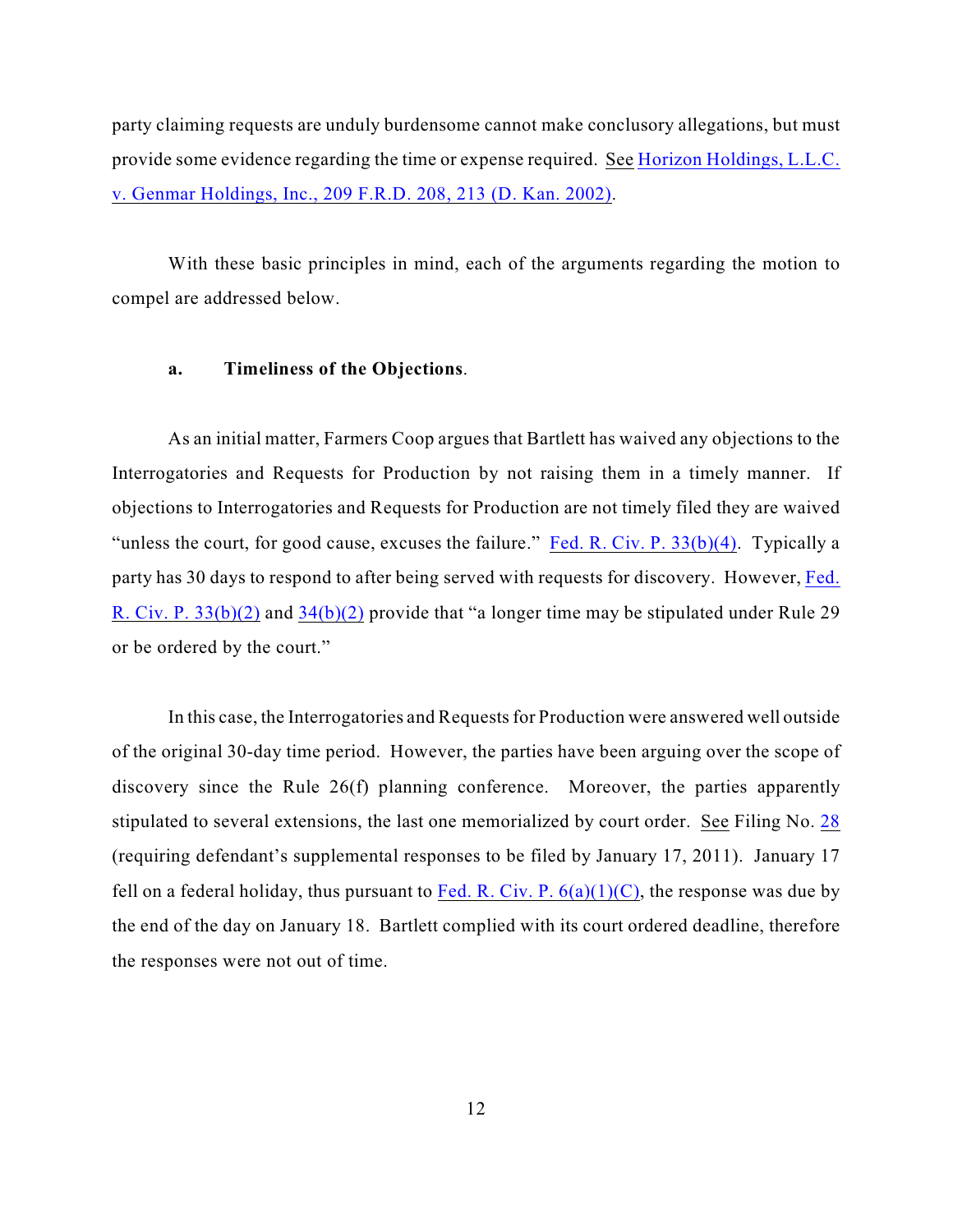#### **b. Unduly Burdensome.**

Bartlett argues that answering each of the disputed discovery requests would be unduly burdensome requiring a "herculean effort" to sift through "thousands of transactions" for its numerous facilities. Filing No. [34](http://ecf.ned.uscourts.gov/doc1/11302190069). pp. 6-7. Bartlett also asserts that Farmers Coop is in the best place to have information about any grain Searcey stole from it and Bartlett has offered to stipulate to specific transactions identified by Farmers Coop, but does not believe it is required to participate in a "fishing expedition." For its part, Farmers Coop argues that all of the information requested is readily available to Bartlett and its production will not create an undue burden.

The parties disagree on the extent of the burden placed on Bartlett if it is required to answer the disputed discovery requests. However, Bartlett has provided no evidence regarding the "time, money and procedure required to produce the requested documents." [Horizon](http://www.westlaw.com/find/default.wl?rs=CLWP3.0&vr=2.0&cite=209+F.R.D.+213) [Holdings, 209 F.R.D. at 213](http://www.westlaw.com/find/default.wl?rs=CLWP3.0&vr=2.0&cite=209+F.R.D.+213). Where, as here, two parties disagree on the level of burden associated with a request, the court will not speculate as to which party is correct. The party resisting the motion to compel has the burden to provide some evidence in support of its resistance and boiler plate objections and conclusory statements are never sufficient. See [St.](http://www.westlaw.com/find/default.wl?rs=CLWP3.0&vr=2.0&cite=198+F.R.D.+512) Paul [Reinsurance Co., 198 F.R.D. at 512](http://www.westlaw.com/find/default.wl?rs=CLWP3.0&vr=2.0&cite=198+F.R.D.+512). Having no specific information regarding the actual burden being placed on Bartlett, its objection to the motion to compel on that basis is denied.

### **c. Relevancy and Overly Broad.**

Bartlett objects to all of the Requests for Production, asserting that Farmers Coop seeks information regarding every transaction in which Searcey was involved without identifying "transactions, dates, quantities, parties or even facilities beyond the fifteen loads [specifically] identified [in the Complaint]. Therefore, "hundreds, perhaps thousands of transactions" are potentially at issue rendering the requests irrelevant and overly broad.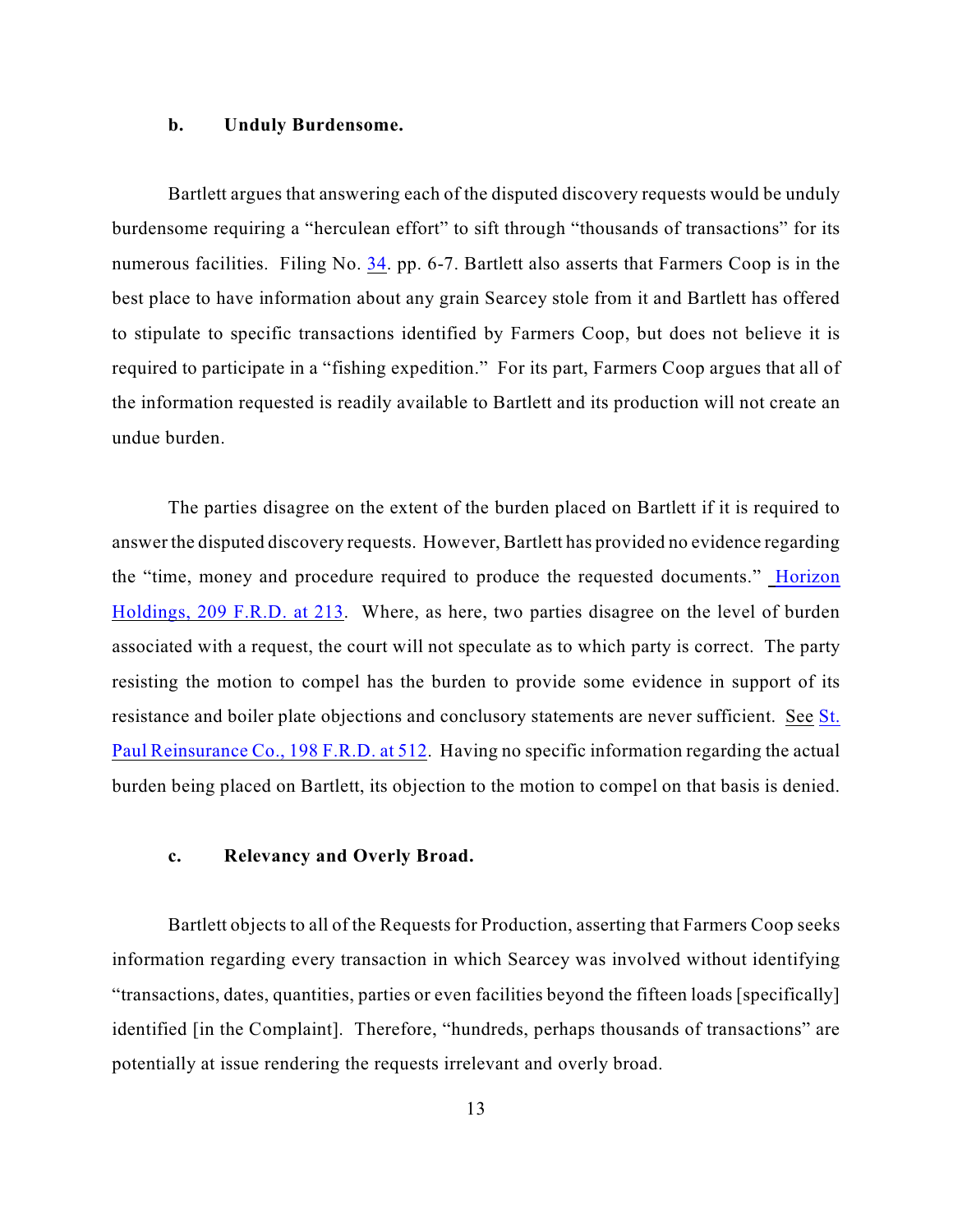As to relevance, Farmers Coop has met its threshold burden of showing how the requested information may be reasonably calculated to lead to the discovery of admissible information. In addition to the fact that Searcey has been convicted in federal court for stealing grain from Farmers Coop and subsequently selling it to Bartlett, Farmers Coop states in its Complaint that "through its own inventory and accounting and statements made to Plaintiff by third parties" it has information that Bartlett converted thousands more bushels of grain belonging to Farmers Coop. Filing No. [1](https://ecf.ned.uscourts.gov/doc1/11311901317), 19. If Searcey did indeed steal additional quantities of grain and sell it to Bartlett, as the Complaint alleges, the information sought is clearly relevant to help Farmers Coop identify specific transactions in which the stolen grain was allegedly converted by Bartlett.

As to the argument the requests are overly broad:

## **1. Requests for Production Nos. 3, 5, 6, 7, 10, 11, 12, 14 and 15**

Bartlett has objected to Request for Production nos. 3, 5, 6, 7, 10, 11, 12, 14 and 15 in their entirety or has offered to only "provide additional detail in summary form relating to specific transactions upon request." In addition to the objections discussed above, Bartlett claims the requests are overbroad. All of the above requests seek some form of the same information. Essentially, Farmers Coop is requesting all documentation and correspondence associated with the Bartlett's purchase of grain from Searcey and the entities with which he was affiliated including, but not limited to, 136 Group, Diller Grain Co., and Searcey Grain  $Co.^2$ 

<sup>&</sup>lt;sup>2</sup> For instance, no. 3 requests the production of "all documents or correspondence . . . relating to any grain purchased from Francis Searcey, 136 Group, Diller Grain Co., Searcey Grain Co. . . . Request no. 5 simply includes a subset of documents such as agreements, checks and scale tickets "regarding grain purchased by" Bartlett from 136 Group, Diller Grain Co. And Searcey Grain Co.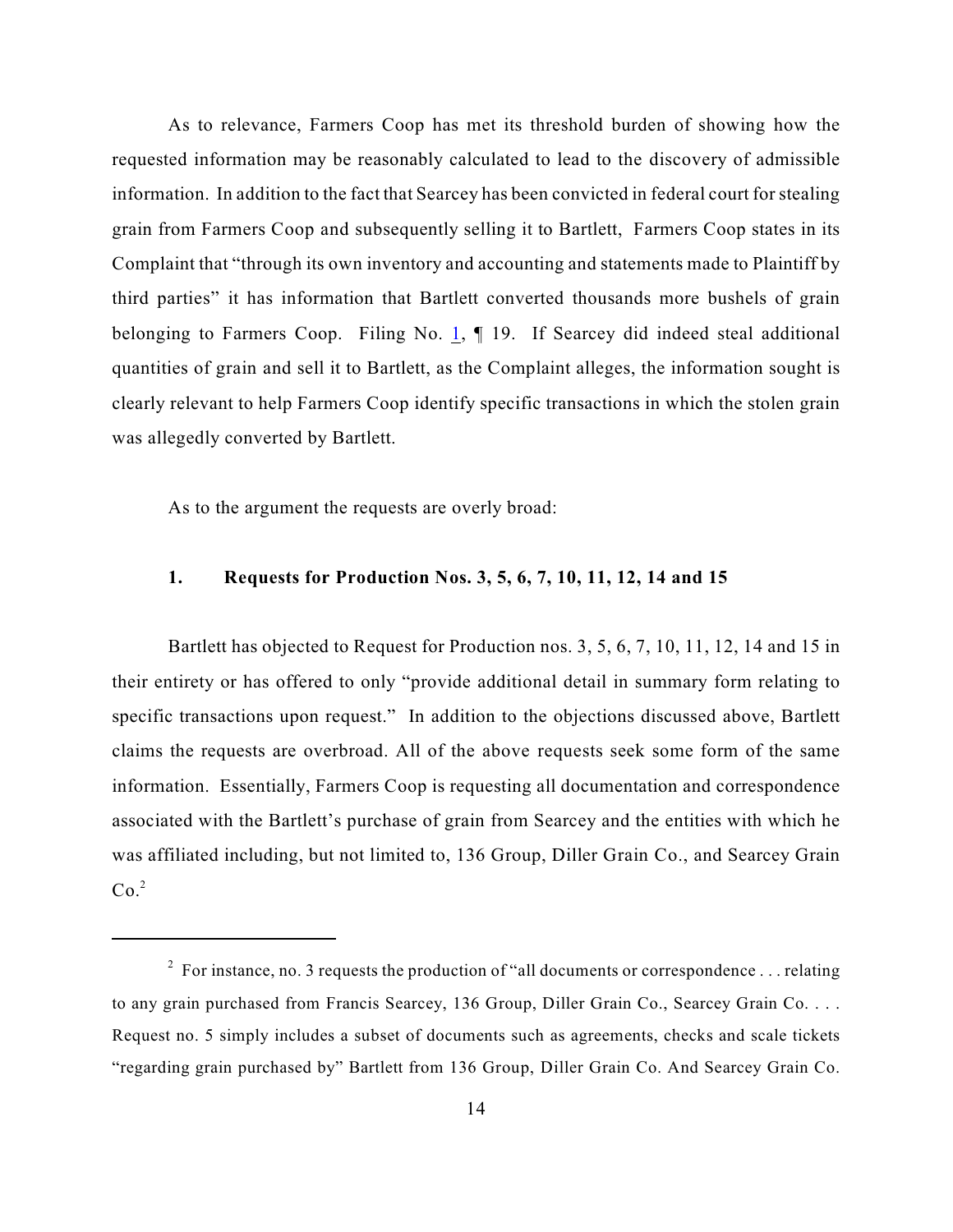Having reviewed the requests, the court finds that the Requests for Production are overly broad to the extent they do not limit the time frame in which Farmers Coop seeks information and to the extent they do not limit the person or entities involved in the transaction. The Complaint alleges that Searcey stole grain "commencing in 2005 and continu[ing] at least until September 2007." Filing No.  $1, \P$  $1, \P$  8. Further, Bartlett has identified Searcey Grain Company, Route 136 Group and Diller Grain Company as the only entities it knows of which had business conducted through Searcey. To the extent Farmers Coop's Requests for Production Nos. 3, 5, 6, 7, 10, 11, 12, 14 and 15 are not limited to the time period of January 1, 2005 until September 30, 2007 and are not limited to sales of grain involving Francis Searcey, 136 Group, Diller Grain Co., and Searcey Grain Co., they will be so limited by this court's order. In all other respects, the motion to compel is granted regarding those requests and Bartlett will be given until February 28, 2011 to provide the requested documents.<sup>3</sup>

#### **2. Interrogatory No. 12**

Although Farmers Coop does not specifically identify which of Bartlett's answers to the interrogatories it finds inadequate, the dispute appears to focus on the information requested in Interrogatory No. 12. It instructs Bartlett to identify payment information for grain purchased from Searcey or from any of the businesses in which it believes Searcey was involved. Although, Bartlett is being ordered to produce such documents, it will not be

Likewise, request no. 6 requests production of all documents "relecting the quantity, grade price, delivery date, and payment date for such purposes." Any reasonable interpretation of request no. 3 includes the information contemplated by request nos. 5, 6, and the majority of the remaining requests.

 $3$  In addition to the other limitations placed on the Requests for Production and other discovery requests, Bartlett is not required to produce any documents, or provide any other information, protected by the attorney-client privilege or work product doctrine.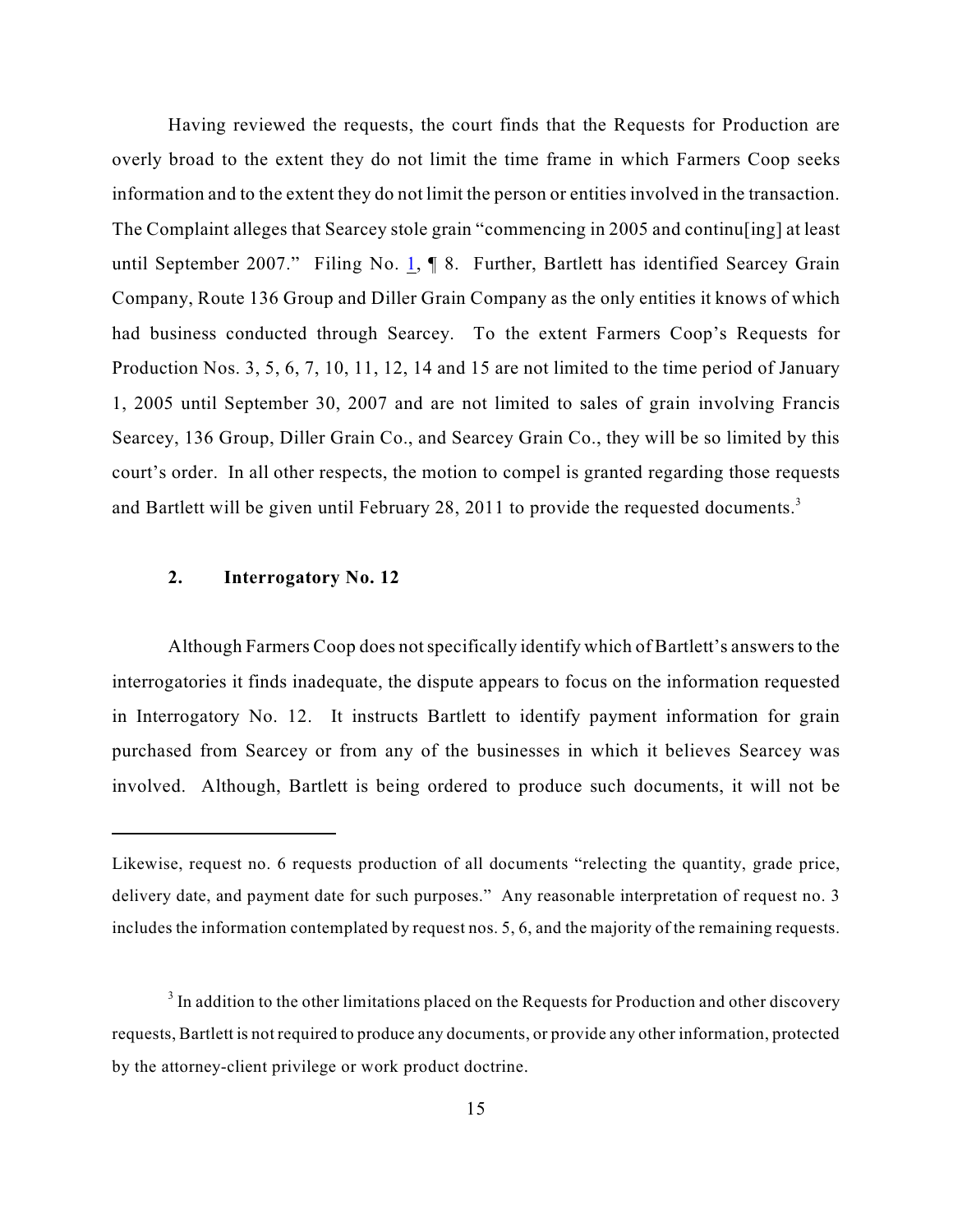ordered to review and itemize every transaction in which Searcey or the associated entities were involved. Once the documents are produced, Farmers Coop can inspect the documents for evidence that Bartlett converted grain and determine if the complaint herein must be amended, or if additional discovery is required.

### **III. Motion for Sanctions.**

Farmers Coop has also moved for sanctions under Fed. R. [Civ. P. 37\(a\)\(3\)\(A\)](http://web2.westlaw.com/find/default.wl?fn=_top&rs=WLW11.01&rp=%2ffind%2fdefault.wl&vr=2.0&cite=Fed.+r.+civ.+p.+37) and [37](http://web2.westlaw.com/find/default.wl?bhcp=1&cite=Fed%2E+r%2E+civ%2E+p%2E+37&fn=%5Ftop&rs=WLW11%2E01&ssl=y&strRecreate=no&sv=Split&vr=2%2E0)  $(d)(1)(ii)$ . Filing No. [30](http://ecf.ned.uscourts.gov/doc1/11302187433). While the court does not condone Bartlett's conduct in failing to timely provide mandatory disclosures and respond to Farmers Coop's discovery requests, a reasonable controversy existed as to the scope of the discovery requested. Under the circumstances, an award of sanctions is not warranted at this time.

## IT IS ORDERED:

- 1) Farmers Coop's motion to compel (filing no. [29](http://ecf.ned.uscourts.gov/doc1/11302187413)) is granted in part and denied in part as follows:
	- a. If it has not yet done so, Bartlett's counsel shall certify its Rule 26(a) mandatory disclosures by February 14, 2001.
	- b. On or before February 28, 2011, Bartlett shall respond to Requests for Production Nos. 3, 5, 6, 7, 10, 11, 12, 14 and 15, but only as to transactions involving Francis Searcey, 136 Group, Diller Grain Co., and Searcey Grain Co. for the time period between January 1, 2005 and September 30, 2007.
	- c. Farmers Coop's motion is denied in all other respects.
- 2) Farmers Coop's motion for sanctions (filing no. [30](http://ecf.ned.uscourts.gov/doc1/11302187433)) is denied.